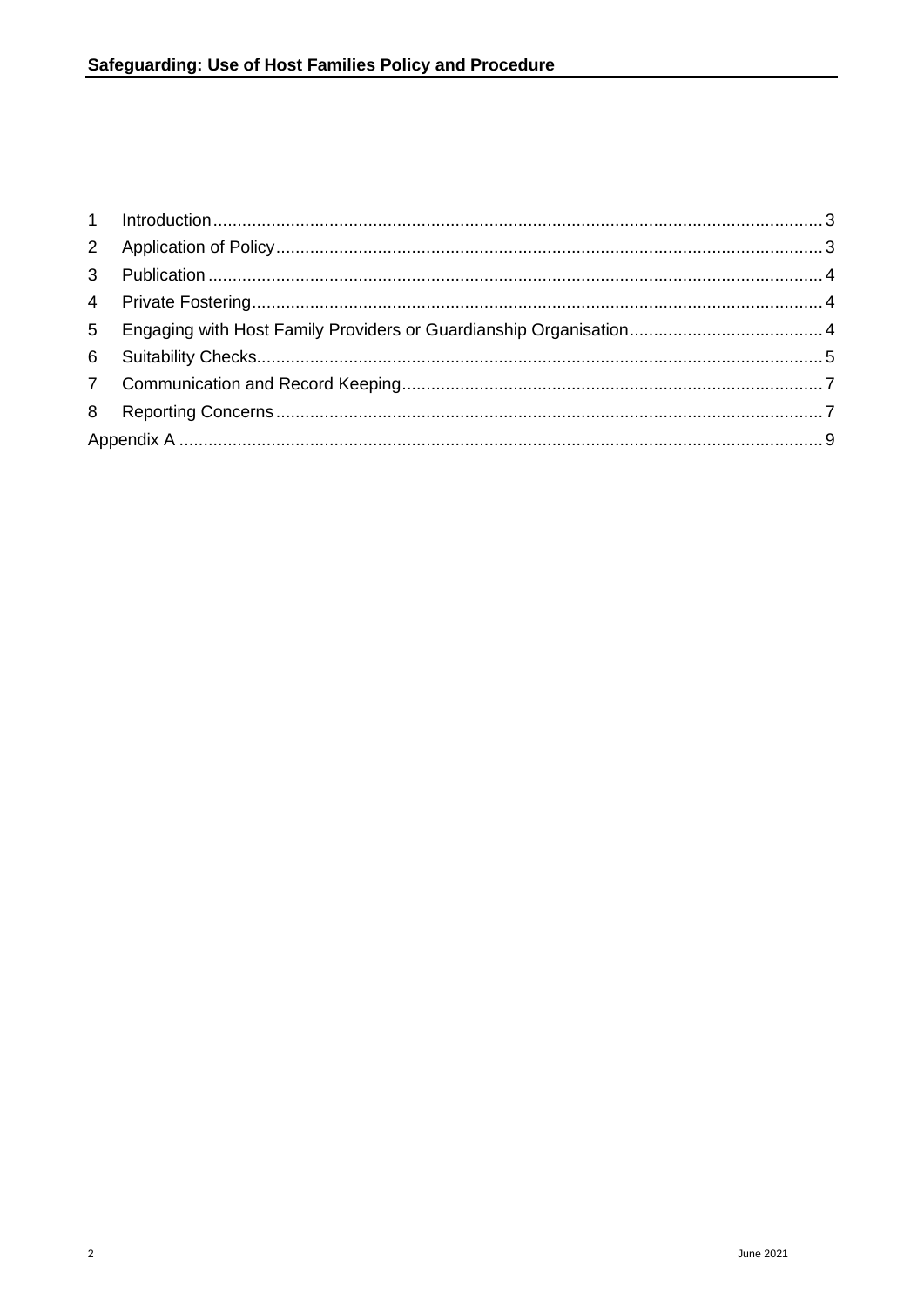### <span id="page-2-0"></span>**1 Introduction**

- This policy applies to:
	- all schools which are part of Cognita in the UK;
	- any host family provider appointed by Cognita Schools to source families for Cognita pupils to stay with ("host family provider"); and
	- host families that are appointed to support pupils at Cognita schools in England and Wales.
- 1.2 This policy should be read in conjunction with other relevant Cognita Schools' policies, including the Educational Visits Policy and Safeguarding and Child Protection Policy and Procedure.
- 1.3 This policy complies with, and is informed by:
	- Children Act 1989
	- Children Act 2004
	- Safeguarding Vulnerable Groups Act 2006
	- Children (Private Arrangements for Fostering) Regulations 2005
	- The Education (Independent School Standards) Regulations 2014
	- The ISI Handbook
	- DfE Statutory Guidance on Keeping Children Safe in Education, 2018
	- DfE Guidance on Working Together to Safeguarding Children, 2018
	- DfE Statutory Guidance on the Prevent Duty, July 2015
	- Child Death Review Statutory Guidance, October 2017
- 1.4 Consideration has also been given to the British Council's Guidance for ELT Providers for the Care of Under 18's.

#### <span id="page-2-1"></span>**2 Application of Policy**

- 2.1 This policy relates specifically to the safeguarding of Cognita pupils that are placed with host families. The policy should be read and understood by:
	- all Cognita staff involved in placing children with host families;
	- any host family provider appointed by Cognita to provide a host family service; and
	- host families caring for  $-$  or considering caring for  $-$  Cognita pupils.
- 2.2 Cognita is aware that placing pupils with host families may increase safeguarding risks. This policy is intended to mitigate those risks.
- 2.3 Pupils may be placed with host families on a long or short-term basis and in any of the following circumstances:
	- Where the parent of a child arranges privately with another family to place the child with that family;
	- Where the school identifies a family to look after a pupil where that family has volunteered to do so; or
	- Where the school engages the services of a host family provider to look after the pupil.
- 2.4 It is not permissible for any Cognita school or host family provider to arrange for a child to be placed with a host family without following the procedure outlined in this policy.
- 2.5 Children may be removed from a host family where that family fails to comply with this policy.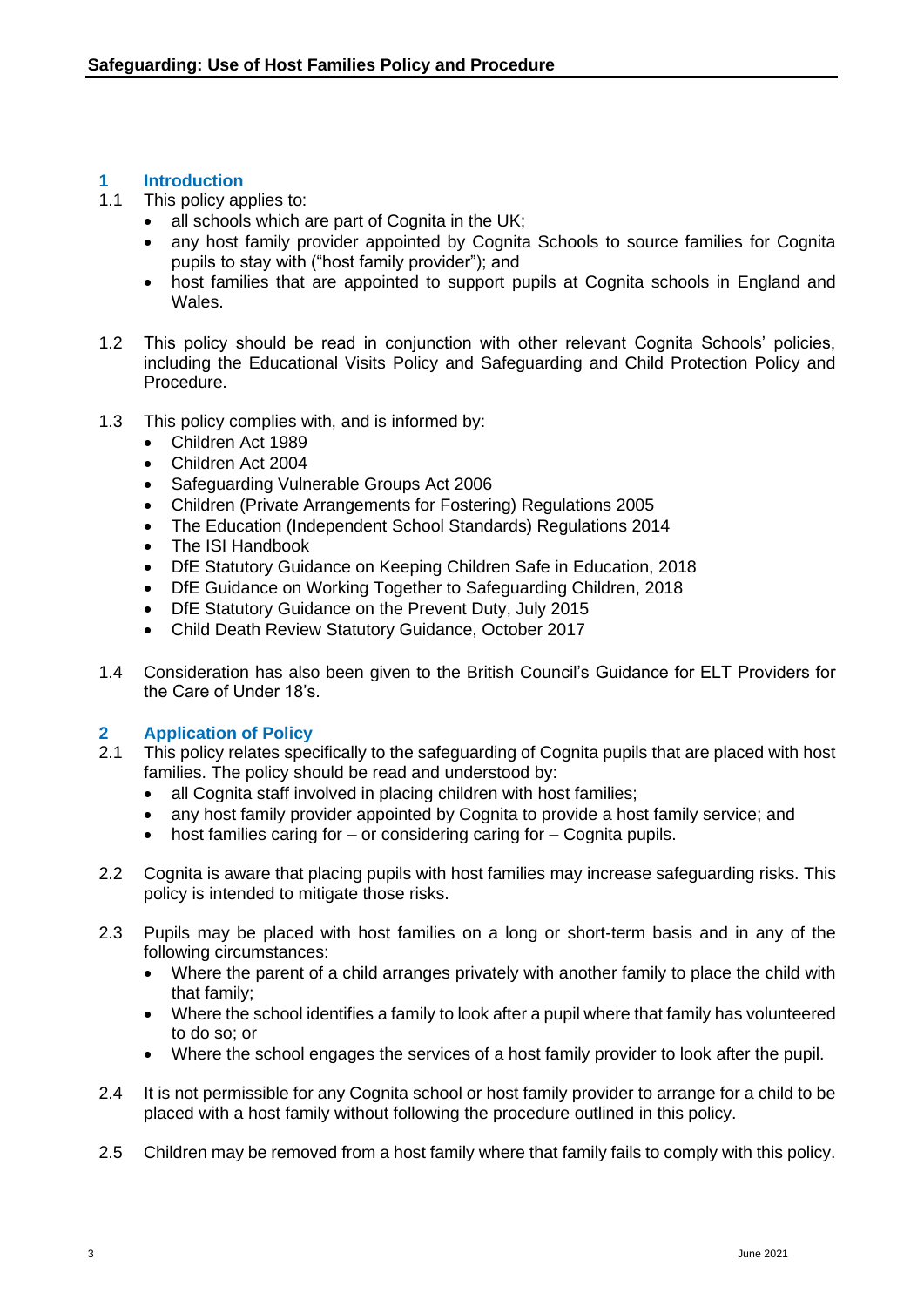#### <span id="page-3-0"></span>**3 Publication**

- 3.1 This policy is updated annually and is published to all staff and volunteers, host family providers and host families. It is also placed on the school website.
- 3.2 Rather than duplicating content from the most current versions of Keeping Children Safe in Education in this policy, it should be understood that the school will always refer to the above document as the benchmark for all safeguarding practice and decision making. Cognita Schools' wider commitment to safeguarding is set out in separate safeguarding policies.
- 3.3 Since drafting this policy, the DfE has revised its statutory guidance, Working Together to Safeguard Children and Keeping Children Safe in Education. This policy has therefore been reviewed in line with the latest guidance.

#### <span id="page-3-1"></span>**4 Private Fostering**

- 4.1 Private fostering is when a child or young person under 16 years old (or under 18 if they have a disability) is looked after for 28 days or more by someone who is not a close relative, legal guardian or person with parental responsibility. Close relatives only include parents, stepparents, aunts, uncles and grandparents. It is not private fostering if the child is 'looked after' by the local authority (also known as 'in care' and which includes placement in residential care, with an approved foster carer or a 'kinship' carer). Private fostering occurs in all cultures, including British culture.
- 4.2 If a host family is going to be caring for a child for 28 days or longer, this is classed as private fostering. The host school is required to notify Children's Social Care at least six weeks before the private fostering arrangement is due to start, or as soon as they become aware. Children's Social Care should then carry out their own assessment of the suitability of the arrangement.
- 4.3 For the avoidance of doubt, private fostering may also occur where, for 28 days or more, a pupil is on work experience or taking part in a school exchange trip in the UK from overseas. In such circumstances, the procedure for private fostering should be followed.
- 4.4 If a period of care lasts for 27 days or less but it is intended that further periods are planned which total 28 days or more, the procedure for private fostering also applies.
- 4.5 It should be noted that private foster carers do not assume parental responsibility for the child – the child's parent or legal guardian will retain parental responsibility.
- 4.6 Schools organising exchange visits abroad should take reasonable steps to ensure that a comparable approach is taken by relevant schools in that country.

#### <span id="page-3-2"></span>**5 Engaging with Host Family Providers or Guardianship Organisation**

- 5.1 From time to time, Cognita Schools may engage the services of a host family provider/Guardianship Organisation in order to source families for pupils to stay with. All host family providers contracted by Cognita Schools must be members of the Association for the Education and Guardianship of International Students ("AEGIS") and be willing to undergo inspections of their safeguarding practice.
- 5.2 All host family providers must:
	- provide a copy of their own safeguarding and/or child protection policies to Cognita School Support Centre staff, the host school, the host family and to the student's parents, should they request it;
	- share information required by Cognita Schools for the purposes of safeguarding and provide such information in a timely manner;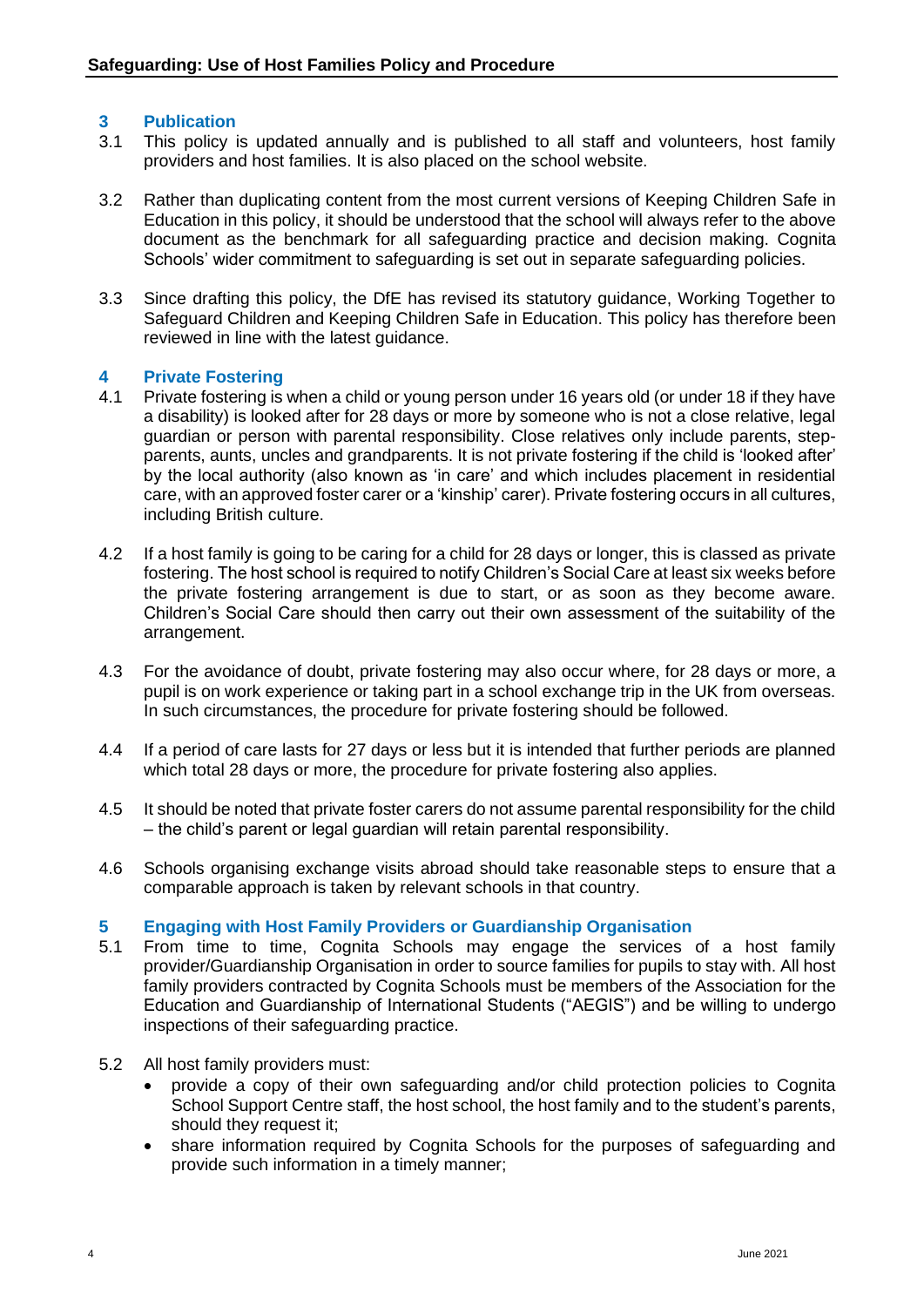- work collaboratively with Cognita Schools and the host family in making host family arrangements;
- act in the best interests of the children they are placing with host families; and
- act honestly and with integrity so as not to diminish the reputation of Cognita Schools.

#### <span id="page-4-0"></span>**6 Suitability Checks**

#### 6.1 **Disclosure and Barring Service ("DBS") Checks**

- 6.1.1 Suitability checks must be carried out on any individual carrying out a 'regulated activity'. In broad terms, 'regulated activity' is any position that has direct contact with children, or a position which manages staff who work with children. Due to the nature and frequency of most host family arrangements, acting as a host family will normally be a regulated activity if organised by the school.1
- 6.1.2 No pupil must be placed with a host family until all necessary checks have been completed.
- 6.1.3 DBS checks are required in the following circumstances:
	- Where the school selects a host family for a pupil to stay with, the school will be required to obtain an Enhanced DBS with Barred List check on every member of the household over the age of 16 that who will, or may provide care, support or supervision to the pupil(s).
	- Where the school engages the services of a host family provider to identify a host family, the host family provider will be required to obtain an Enhanced DBS with Barred List check on every member of the household over the age of 16 who will, or may provide care, support or supervision to the pupil(s).
	- In respect to other members of the household where the child is staying who are over the age of 16, schools are free to decide whether they consider it necessary to obtain a DBS enhanced certificate.
- 6.1.4 If an Enhanced DBS with Barred List check shows any individual as barred, the pupil must not be placed with the family.
- 6.1.5 Where hosting is arranged privately (i.e. between two families), with no intervention by the school, KCSIE states that "this would be a private arrangement, therefore the school or college would not be the regulated activity provider" and the school will not be required to carry out DBS checks. Note, however, the requirements under 'private fostering' in clause 4. In this circumstance, the school should seek written confirmation from the parent(s) of the pupil that the arrangement has been made privately and that the school has no involvement with the arrangement. A referral to Children's Social Care should still be made in accordance with the Private Fostering Regulations.
- 6.1.6 Where pupils are placed with host families overseas (i.e. not in the United Kingdom), schools will not be able to obtain checks on host families but should work with partner schools to ensure that appropriate assurances are obtained before a visit.Parents must be aware of arrangements and schools are free to decide whether to contact the relevant foreign embassy or High Commission to discuss what checks may be possible.

<sup>1</sup> For greater detail regarding 'regulated activity' please see Schedule 4 of the Safeguarding Vulnerable Groups Act 2006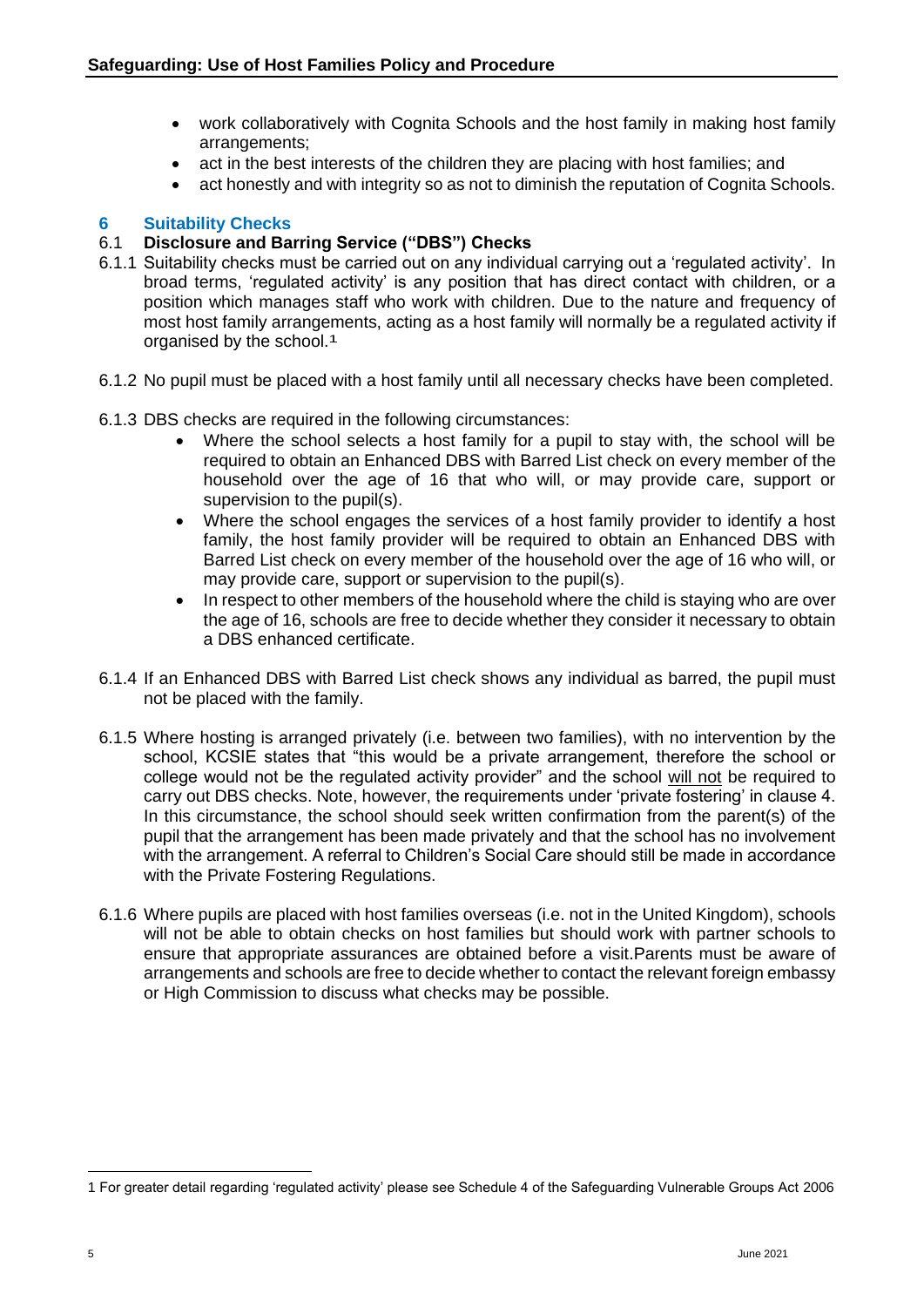#### 6.2 **Home Visit**

- 6.2.1 Where the school identifies a host family with whom a pupil can be placed, it should carry out a risk assessment - which considers, at the very least, the risks identified in **Appendix A**  prior to the pupil's placement.
- 6.2.2 Where a host family provider is appointed to provide a host family, that provider should carry out a risk assessment prior to the pupil's placement. This must consider, at the very least, the risks identified in **Appendix A**.
- 6.2.3 When assessing the suitability of the host's home, the school or host family provider (whichever is relevant) should be sure that:
	- A responsible adult, for whom an Enhanced DBS with Barred List Check must have been carried out, will always be present overnight and normally whenever the pupil is at the host family residence;
	- Suitable sleeping arrangements are in place and the host family will not place males and females in the same bedroom;
	- Children will not be placed in the same room as other children who are more or less than 2 years older than them;
	- The host family will not host more than four pupils at any one time;
	- Where applicable, the home is suitable to the child's special educational, medical or disability needs;
	- The host family's boiler has been approved by an approved practitioner on the Gas Safe Register (see [www.gassaferegister.co.uk\)](http://www.gassaferegister.co.uk/); and
	- The host family's accommodation has smoke alarms fitted and has completed an up to date fire safety risk assessment.
- 6.2.4 Where the home does not meet the requirements set out in clause 6.2.3 and this cannot be overcome, the pupil must not be placed with that host family.
- 6.2.5 The host school or host family provider (whichever has identified the host family) must provide the host family with clear written guidelines regarding:
	- Provision of meals;
	- Standard of accommodation (i.e. a bed must be provided, arrangements must be made for laundry, the level of privacy expected, etc.);
	- Bed times and sleeping arrangements;
	- Any special instructions regarding medical conditions, allergies, etc. (i.e. how they should be managed);
	- Levels of supervision necessary;
	- Written clarification that no child will be placed under the supervision of an adult who has not had an Enhanced DBS with Barred List Check; and
	- Arrangements for travel, including appropriate drivers, escorts, and transportation.
- 6.2.6 Pupils should also be provided with clear rules and guidelines regarding what to expect when placed with a host family, including but not limited to:
	- What the general house rules are;
	- How the pupil should access the property;
	- Any areas of the house that should not be accessed by the pupil;
	- What the protocol will be for meal times;
	- What the arrangements will be for their laundry;
	- Where they will be expected to sleep;
	- Whether they are able to have friends over:
	- What time they are expected home;
	- What behaviour they can reasonably expect from the family they are placed with;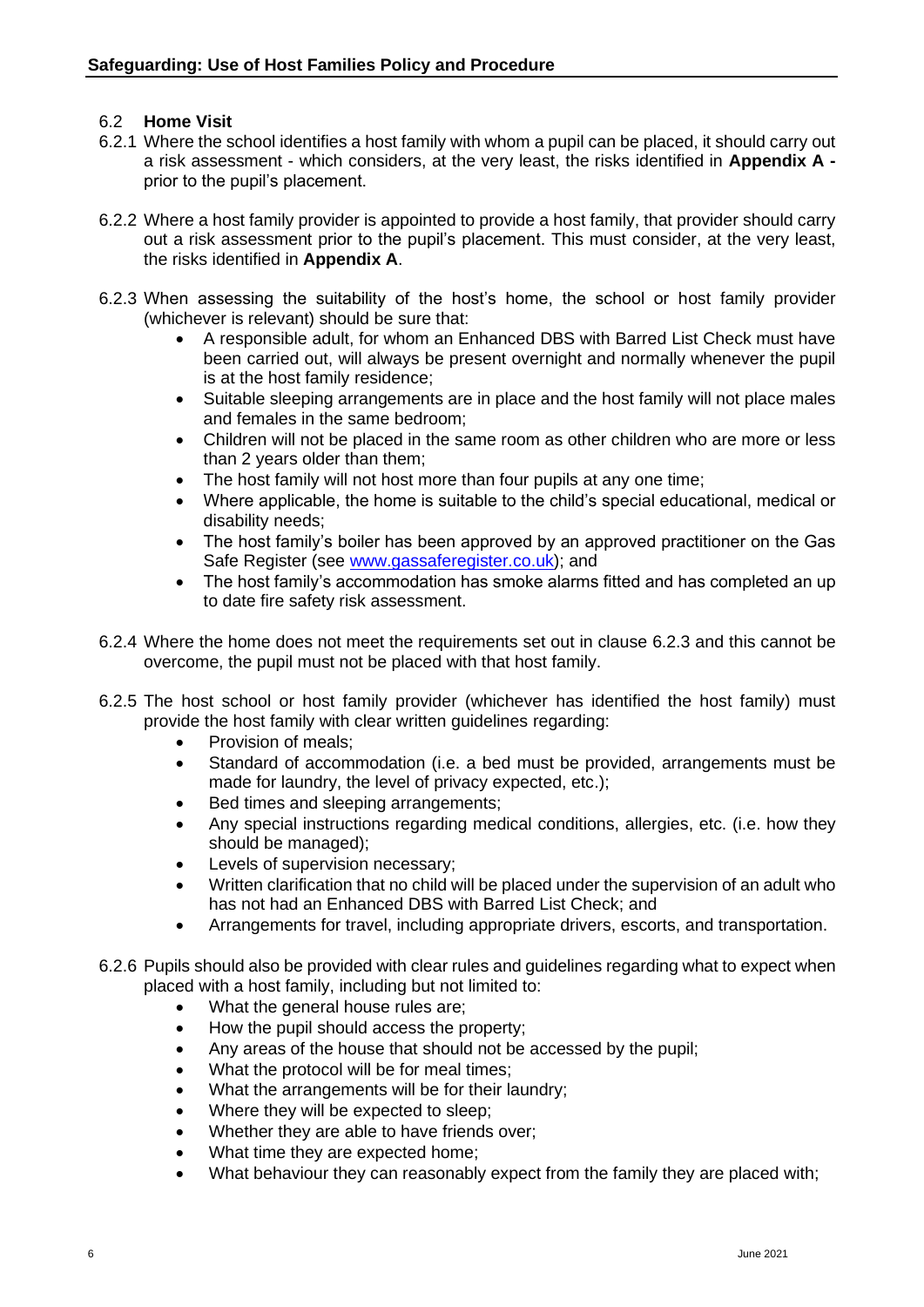- What they should do if they have any concerns (see clause 7.6);
- What they should do in an emergency; and
- The consequences if they break any rules.

#### <span id="page-6-0"></span>**7 Communication and Record Keeping**

- 7.1 Any host family provider appointed to provide host families must provide written notification that an Enhanced DBS with Barred List check has been carried out on the relevant members of the host family.
- 7.2 The host school and the host family provider (regardless of who is placing the pupil) must record details of:
	- The names of pupils staying with host families;
	- The names and photo ID of all family members with whom a pupil is staying, e.g. passport;
	- DBS certificate numbers of all individuals over 16 years within the host family and the date on which the certificate was obtained;
	- Address and contact details for the host family; and
	- Address and contact details for the home family.
- 7.3 The above information should be held on a central record within the school.
- 7.4 Host families must be made aware that if any further individuals over the age of 16 join the household then the host family must notify the host family provider or the host school immediately (whichever placed the child).
- 7.5 The host school should share the information outlined in clause 7.2 with the pupil's home school, where applicable.
- 7.6 The host school or host family provider (whichever has sourced the host family) will ensure that both they and the host family are given a telephone number or contact details to enable 24-hour contact with the parents or legal guardians of pupils. Where communication is necessary and contact cannot be made, the host school or host family provider will use their best endeavours to make contact. If contact cannot be made after 24 hours, Children's Social Services will be contacted in the borough where the child is being hosted.

#### <span id="page-6-1"></span>**8 Reporting Concerns**

- 8.1 Prior to their visit/stay, pupils should be provided with details of at least one key contact; one from the host school and, where applicable, one from their home school that they can contact if they need to. f the pupil does not have access to a mobile phone, they should be provided with details of how they can communicate with their key contact(s) at any time of the day or night. Students must be reassured that any concerns raised would be dealt with sensitively and taken seriously.
- 8.2 Pupils should be seen every school day during term time by a member of staff from the host school whilst staying with a host family. Where the child is absent or does not attend school, the host school will follow the procedure set out in its Attendance Policy.
- 8.3 Host families should be alert to inappropriate relationships and the potential for peer on peer abuse.
- 8.4 Host families should be aware of the need to ensure online safety where pupils access such technology at home. The host family should ensure that relevant filters are applied to the internet in order to reduce the likely risk of a pupil accessing illegal, inappropriate or harmful material or interactions whilst in their home.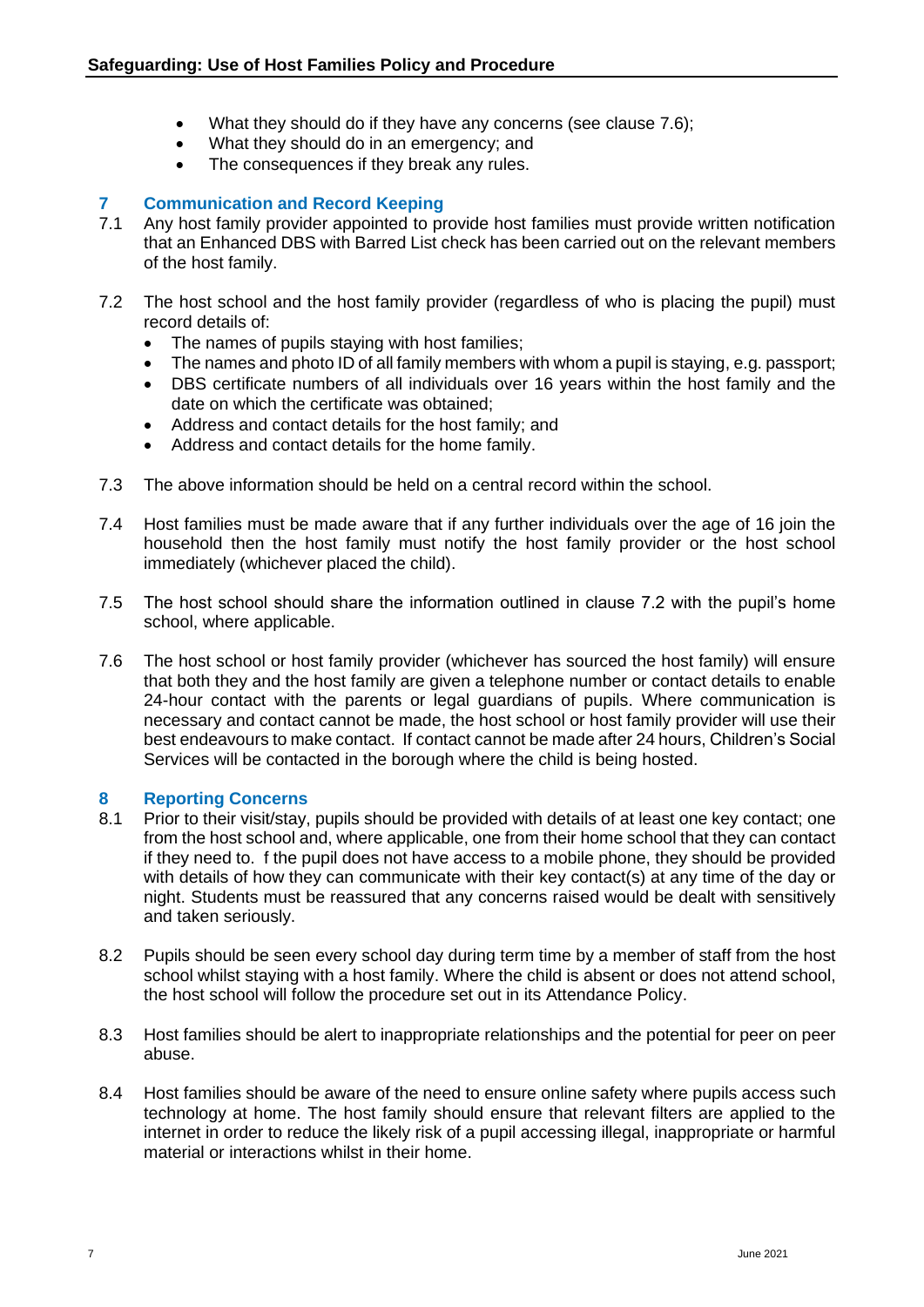- 8.5 All host family members are required to be vigilant and report immediately to the host school any concerns regarding suspicions of neglect, abuse, bullying, radicalisation, depression or homesickness.
- 8.6 If a pupil flouts any of the rules (see clause 6.2.6), the host family must notify the host family provider and the host school (regardless of who placed the pupil with the host family) immediately.
- 8.7 If a pupil becomes unwell, the host family must notify the host family provider and the host school. If the illness is serious, the host family should take the pupil to the nearest appropriate medical centre or hospital and inform the host school contact.
- 8.8 When concerns are reported to the host school, the school will also share these concerns with the pupil's home school (where applicable).
- 8.9 If the host school has any reason to believe that the host family provider or anyone within the host family is failing in their statutory duties, they should notify Children's Social Care or the police.
- 8.10 If the host family provider has any reason to believe that anyone within the host family is failing in their statutory duties, they should notify the host school, Children's Social Care and/or the police.
- 8.11 In the event that a pupil dies unexpectedly in the care of a host family, the host family must immediately dial 999. They should then notify the host family provider (if relevant) and the host school. The child should normally be taken to an Emergency Department, however, advice should be sought from the 999 operator. The host school or host family provider (whichever sourced the host family) must engage with the appropriate professionals in accordance with the Child Death Review Statutory Guidance and the local arrangements made by the local authority and the relevant Clinical Commissioning Group. An initial meeting should take place at the Emergency Department, at which point the necessary further action will be determined in line with statutory quidance.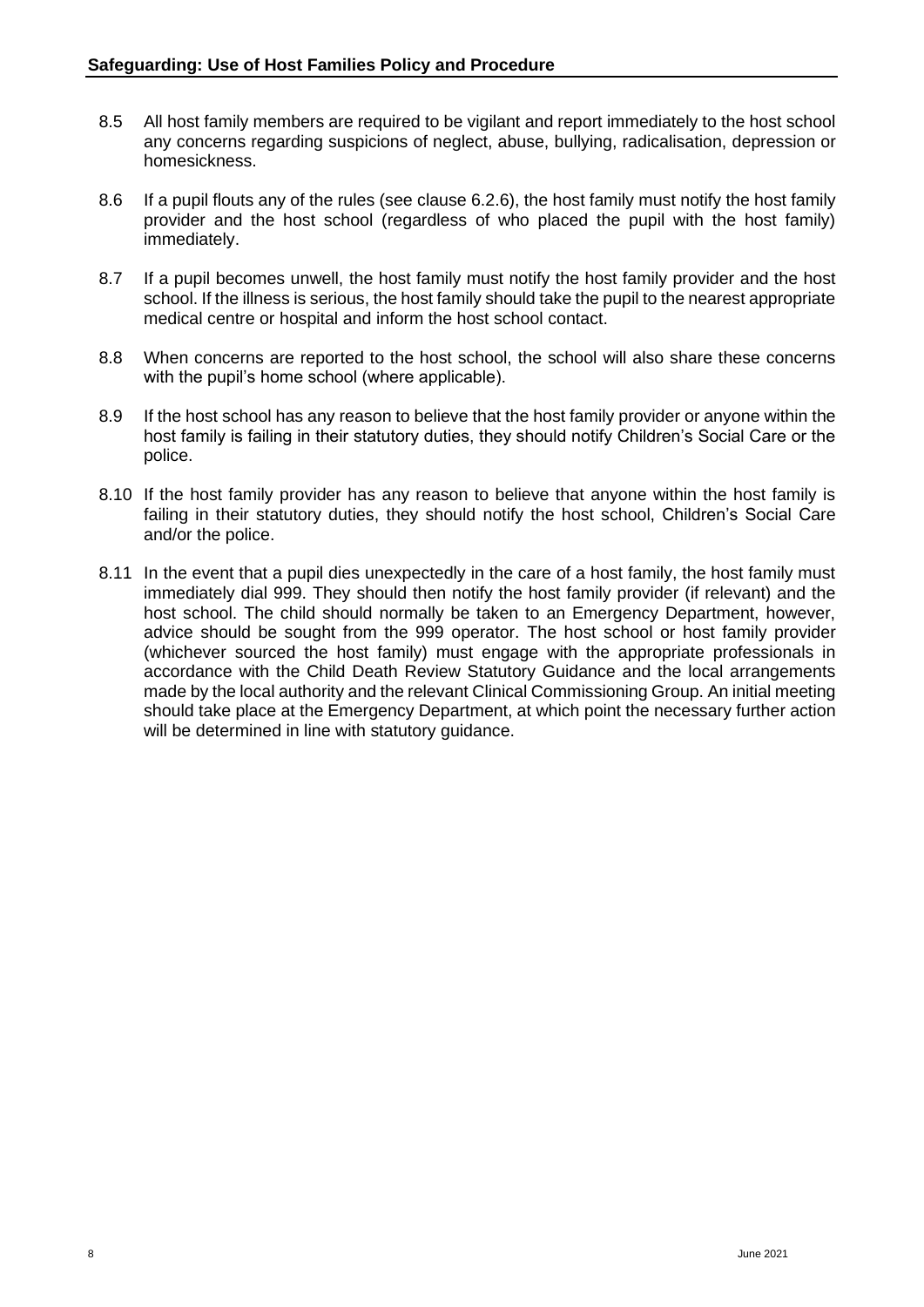#### <span id="page-8-0"></span>**Appendix A**

Template Safeguarding Risk Assessment for Children and Young People staying with Host Families

| <b>Risk to Child</b>                                                                 | <b>Risk Control</b><br>(What will be done to mitigate | <b>Further Action Required (if any)</b> |
|--------------------------------------------------------------------------------------|-------------------------------------------------------|-----------------------------------------|
| <b>Bullying (including</b><br>cyber-bullying, racist<br>or homophobic<br>bullying)   | the risk?)                                            |                                         |
| Child abuse,<br>including physical,<br>sexual, emotional<br>abuse or neglect<br>and. |                                                       |                                         |
| Peer on peer abuse<br>including sexual<br>harrassment/violence                       |                                                       |                                         |
| Social isolation or<br>homesickness                                                  |                                                       |                                         |
| Unmet medical<br>needs, illness or<br>disability                                     |                                                       |                                         |
| Medical emergency,<br>injury or death                                                |                                                       |                                         |
| Inability to practice<br>faith or religion                                           |                                                       |                                         |
| Radicalisation                                                                       |                                                       |                                         |
| Lost or missing child                                                                |                                                       |                                         |
| Child does not attend<br>school                                                      |                                                       |                                         |